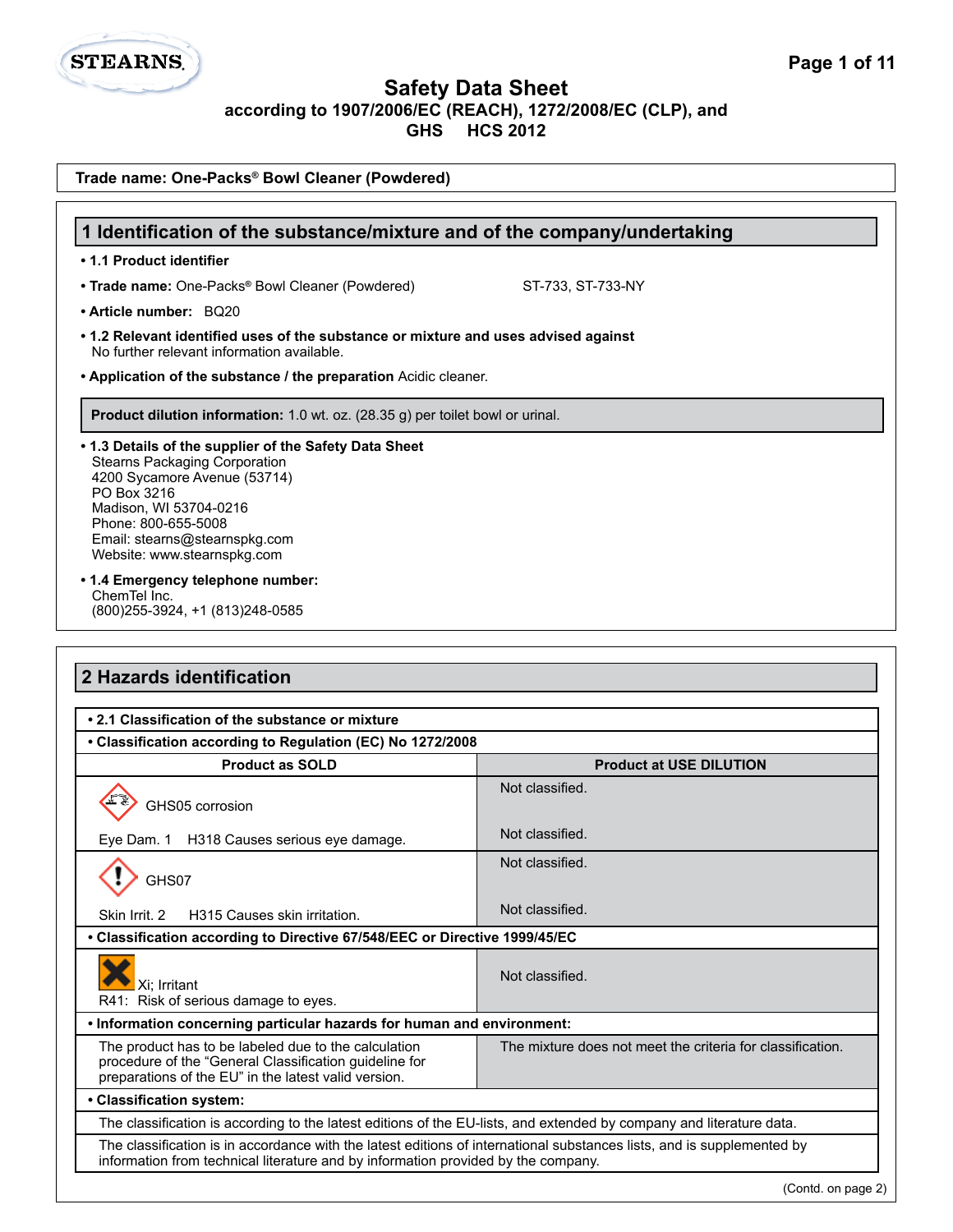| Trade name: One-Packs® Bowl Cleaner (Powdered)                                                                                                                                                                                                                                                                                                                                                                                                                                                                                                     |                                                            |  |
|----------------------------------------------------------------------------------------------------------------------------------------------------------------------------------------------------------------------------------------------------------------------------------------------------------------------------------------------------------------------------------------------------------------------------------------------------------------------------------------------------------------------------------------------------|------------------------------------------------------------|--|
|                                                                                                                                                                                                                                                                                                                                                                                                                                                                                                                                                    | (Contd. from page 1)                                       |  |
| • 2.2 Label elements                                                                                                                                                                                                                                                                                                                                                                                                                                                                                                                               |                                                            |  |
| • Labeling according to Regulation (EC) No 1272/2008                                                                                                                                                                                                                                                                                                                                                                                                                                                                                               |                                                            |  |
| <b>Product as SOLD</b>                                                                                                                                                                                                                                                                                                                                                                                                                                                                                                                             | <b>Product at USE DILUTION</b>                             |  |
| The product is classified and labeled according to the CLP<br>regulation.                                                                                                                                                                                                                                                                                                                                                                                                                                                                          | The mixture does not meet the criteria for classification. |  |
| • Hazard pictograms                                                                                                                                                                                                                                                                                                                                                                                                                                                                                                                                |                                                            |  |
| GHS05                                                                                                                                                                                                                                                                                                                                                                                                                                                                                                                                              | None                                                       |  |
| · Signal word Danger                                                                                                                                                                                                                                                                                                                                                                                                                                                                                                                               | No signal word.                                            |  |
| • Hazard-determining components of labeling:                                                                                                                                                                                                                                                                                                                                                                                                                                                                                                       |                                                            |  |
| sodium bisulfate<br>sodium dodecylbenzene sulfonate                                                                                                                                                                                                                                                                                                                                                                                                                                                                                                | Not applicable.                                            |  |
| • Hazard statements                                                                                                                                                                                                                                                                                                                                                                                                                                                                                                                                |                                                            |  |
| H315 Causes skin irritation.<br>H318 Causes serious eye damage.                                                                                                                                                                                                                                                                                                                                                                                                                                                                                    | Avoid contact with eyes.                                   |  |
| • Precautionary statements                                                                                                                                                                                                                                                                                                                                                                                                                                                                                                                         |                                                            |  |
| P280 Wear protective gloves / eye protection.<br>P264 Wash hands thoroughly after handling.<br>P303+P361+P353+P362+P332+P313 IF ON SKIN: Wash<br>skin with plenty of water. Take off contaminated<br>clothing and wash it before reuse. If skin irritation<br>occurs: Get medical advice/attention.<br>P305+P351+P338+P310+P337 IF IN EYES: Rinse<br>cautiously with water for several minutes. Remove<br>contact lenses if present and easy to do. Continue<br>rinsing. Immediately call a POISON CENTER or<br>doctor if eye irritation persists. |                                                            |  |
| • Additional information:                                                                                                                                                                                                                                                                                                                                                                                                                                                                                                                          |                                                            |  |
| 1 percent of the mixture consists of component(s) of<br>unknown toxicity                                                                                                                                                                                                                                                                                                                                                                                                                                                                           |                                                            |  |

| 3 Composition/information on ingredients |                                                                                |         |
|------------------------------------------|--------------------------------------------------------------------------------|---------|
| • 3.2 Mixtures                           |                                                                                |         |
|                                          | . Description: Mixture of substances listed below with nonhazardous additions. |         |
| • Dangerous components:                  |                                                                                |         |
| CAS: 7681-38-1                           | sodium bisulfate                                                               | 50-100% |
| EINECS: 231-665-7                        | Xi R41                                                                         |         |
| Index number: 016-046-00-X               | Œ                                                                              |         |
|                                          | Eye Dam. 1, H318                                                               |         |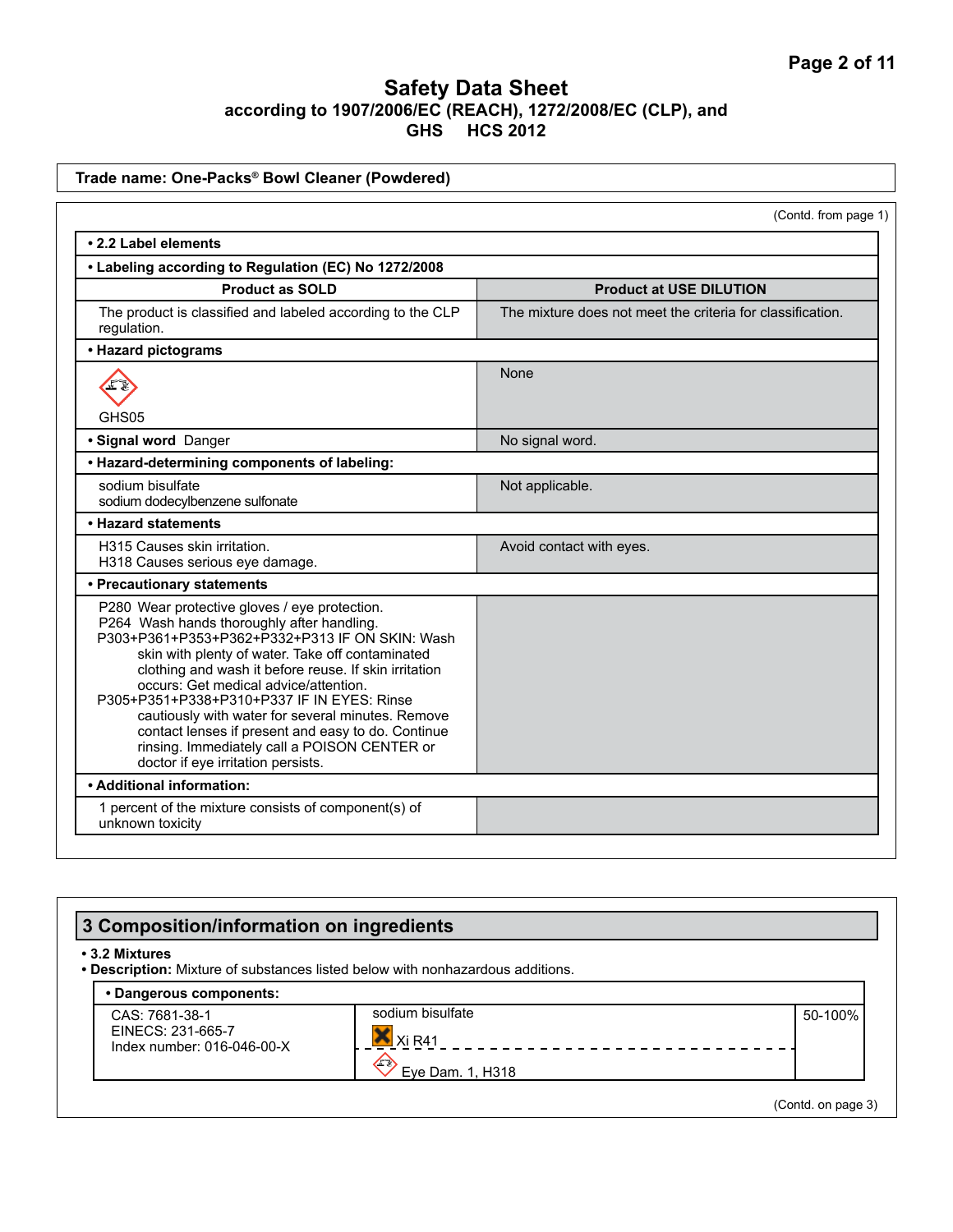|                                                                  |                                                                                         | (Contd. from page 2) |
|------------------------------------------------------------------|-----------------------------------------------------------------------------------------|----------------------|
| CAS: 497-19-8<br>EINECS: 207-838-8<br>Index number: 011-005-00-2 | Sodium Carbonate<br><b>X</b> Xi R36                                                     | 10-25%               |
| CAS: 25155-30-0                                                  | Eye Irrit. 2A, H319<br>sodium dodecylbenzene sulfonate                                  | $< 2\%$              |
| EINECS: 270-115-0                                                | <b>X</b> Xn R22; X Xi R38-41                                                            |                      |
|                                                                  | Eye Dam. 1, H318<br>Acute Tox. 4, H302; Skin Irrit. 2, H315;<br>Aquatic Chronic 3, H412 |                      |

No Ingredients listed.

**• Additional information:** For the wording of the listed risk phrases refer to section 16.

# **4 First-aid measures**

| .4.1 Description of first aid measures                                                                                                                                                                                                                                    |                                                                                                                          |  |
|---------------------------------------------------------------------------------------------------------------------------------------------------------------------------------------------------------------------------------------------------------------------------|--------------------------------------------------------------------------------------------------------------------------|--|
| <b>Product as SOLD</b>                                                                                                                                                                                                                                                    | <b>Product at USE DILUTION</b>                                                                                           |  |
| • General information:<br>Immediately remove any clothing soiled by the product.                                                                                                                                                                                          | No special measures required.                                                                                            |  |
| • After inhalation:<br>Supply fresh air; consult doctor in case of complaints.<br>Provide oxygen treatment if affected person has difficulty<br>breathing.<br>In case of irregular breathing or respiratory arrest provide<br>artificial respiration.                     | No special measures required. Treat symptomatically.                                                                     |  |
| • After skin contact:<br>Brush off loose particles from skin.<br>Immediately remove any clothing soiled by the product.<br>Immediately rinse with water.<br>If skin irritation continues, consult a doctor.<br>Seek immediate medical help for blistering or open wounds. | No known effect after skin contact. Rinse with water for a<br>few minutes.                                               |  |
| • After eye contact:<br>Remove contact lenses if worn.<br>Rinse opened eye for several minutes under running water.<br>Then consult a doctor.                                                                                                                             | No known effect after eye contact. Rinse with water for a<br>few minutes. If irritation persists, get medical attention. |  |
| • After swallowing:<br>Rinse out mouth and then drink plenty of water.<br>Do not induce vomiting; call for medical help immediately.                                                                                                                                      | Get medical attention if symptoms occur.                                                                                 |  |
| . 4.2 Most important symptoms and effects, both acute<br>and delayed<br>Caustic effect on skin and mucous membranes.<br>Cramp<br>Nausea<br><b>Breathing difficulty</b>                                                                                                    | No known effects.                                                                                                        |  |
| • Hazards<br>Danger of severe eye injury.<br>Danger of gastric perforation.                                                                                                                                                                                               | No known effects.                                                                                                        |  |
| . 4.3 Indication of any immediate medical attention and special treatment needed                                                                                                                                                                                          |                                                                                                                          |  |
| Medical supervision for at least 48 hours.                                                                                                                                                                                                                                | Treat symptomatically.                                                                                                   |  |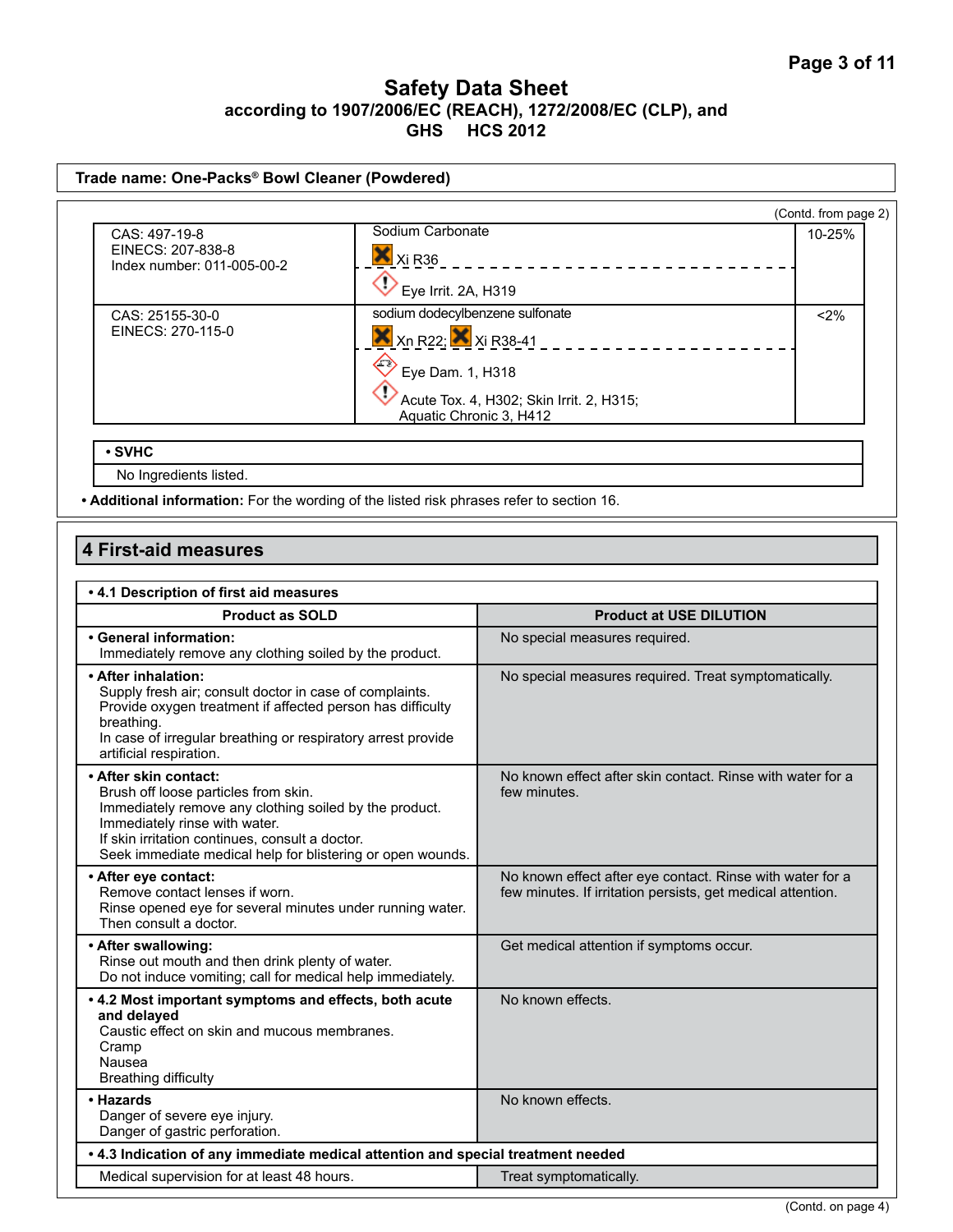#### **Trade name: One-Packs® Bowl Cleaner (Powdered)**

(Contd. from page 3)

#### **5 Fire-fighting measures**

- **5.1 Extinguishing media**
- **Suitable extinguishing agents:**
- CO2, powder or water spray. Fight larger fires with water spray or alcohol resistant foam.
- **For safety reasons unsuitable extinguishing agents:** None.
- **5.2 Special hazards arising from the substance or mixture**
- During heating or in case of fire poisonous gases are produced.
- **5.3 Advice for firefighters • Protective equipment:** Wear self-contained respiratory protective device.
- Wear fully protective suit.

**• Additional information** No further relevant information available.

#### **6 Accidental release measures**

| • 6.1 Personal precautions, protective equipment and emergency procedures                                                                                                            |                                                                                                                                                                     |  |
|--------------------------------------------------------------------------------------------------------------------------------------------------------------------------------------|---------------------------------------------------------------------------------------------------------------------------------------------------------------------|--|
| <b>Product as SOLD</b>                                                                                                                                                               | <b>Product at USE DILUTION</b>                                                                                                                                      |  |
| Use respiratory protective device against the effects of<br>fumes/dust/aerosol.<br>Wear protective equipment. Keep unprotected persons<br>away.<br>Ensure adequate ventilation.      | Use personal protective equipment as required.                                                                                                                      |  |
| • 6.2 Environmental precautions:                                                                                                                                                     |                                                                                                                                                                     |  |
| Do not allow product to reach sewage system or any water<br>course.<br>In case of seepage into the ground inform responsible<br>authorities                                          | Avoid contact of large amounts of spilled material and run off<br>with soil and surface waterways.                                                                  |  |
| • 6.3 Methods and material for containment and cleaning up:                                                                                                                          |                                                                                                                                                                     |  |
| Pick up mechanically.<br>Send for recovery or disposal in suitable receptacles.<br>Clean the affected area carefully; suitable cleaners are:<br>Warm water<br>Weak alkaline solution | Large Spills: Flush area with water. Prevent entry into water-<br>ways.<br>Small Spills: Wipe up with absorbent material.                                           |  |
| • 6.4 Reference to other sections                                                                                                                                                    |                                                                                                                                                                     |  |
| See Section 7 for information on safe handling.<br>See Section 8 for information on personal protection<br>equipment.<br>See Section 13 for disposal information.                    | See Section 7 for information on safe handling.<br>See Section 8 for information on personal protection equip-<br>ment.<br>See Section 13 for disposal information. |  |

## **7 Handling and storage**

#### **• 7.1 Precautions for safe handling**

| <b>Product as SOLD</b>                                                                                                                                                                                                                                       | <b>Product at USE DILUTION</b> |
|--------------------------------------------------------------------------------------------------------------------------------------------------------------------------------------------------------------------------------------------------------------|--------------------------------|
| Store in cool, dry place in tightly closed receptacles.<br>Any unavoidable deposit of dust must be regularly<br>removed.<br>Do not dry clean dust covered objects and floors. Wash<br>thoroughly with plenty of water.<br>Use only in well ventilated areas. | No special measures required.  |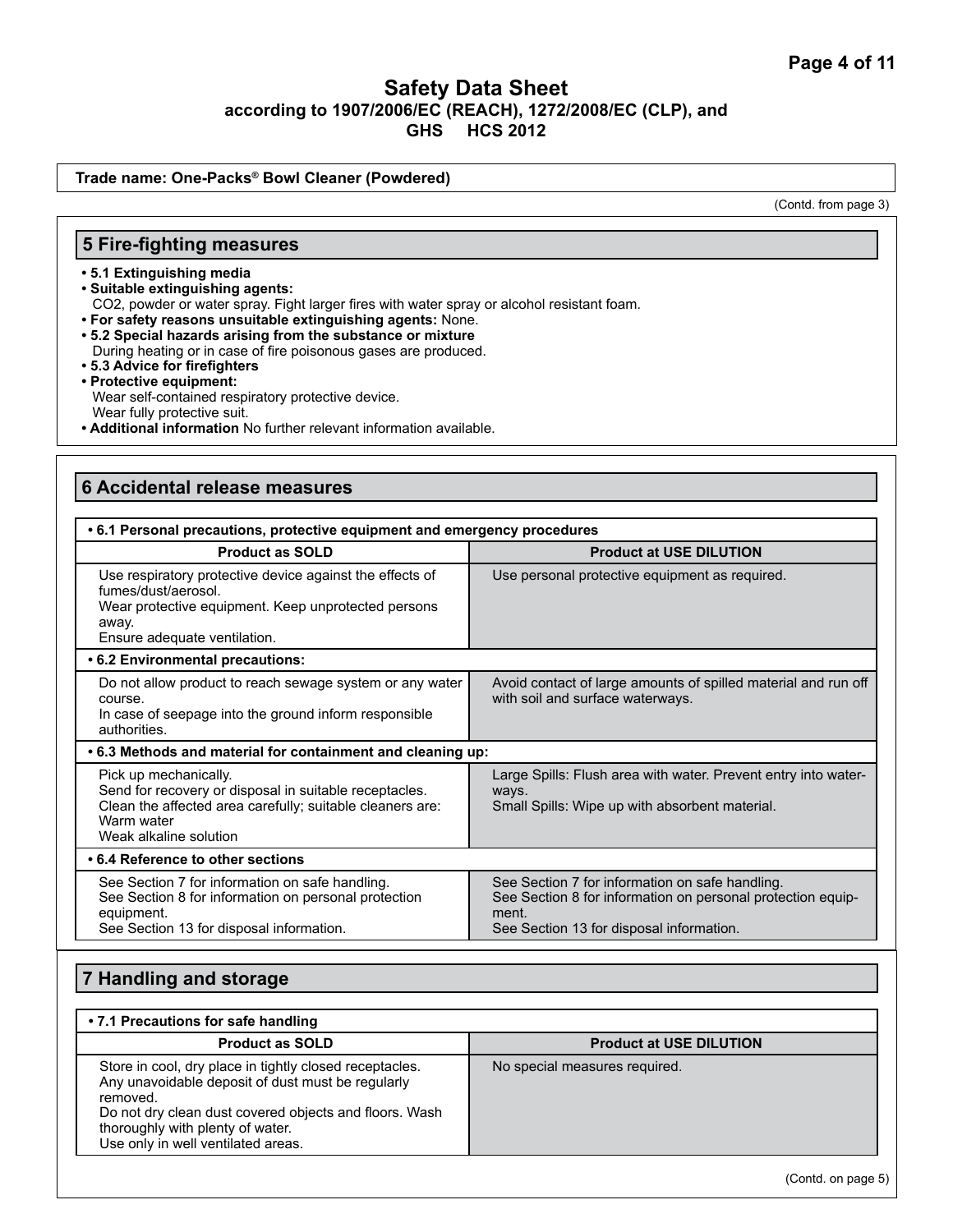| Trade name: One-Packs® Bowl Cleaner (Powdered)                                                                                                                                                                                                                                                          |                                                                                                                               |
|---------------------------------------------------------------------------------------------------------------------------------------------------------------------------------------------------------------------------------------------------------------------------------------------------------|-------------------------------------------------------------------------------------------------------------------------------|
|                                                                                                                                                                                                                                                                                                         | (Contd. from page 4)                                                                                                          |
| <b>Product as SOLD</b>                                                                                                                                                                                                                                                                                  | <b>Product at USE DILUTION</b>                                                                                                |
| . Information about fire - and explosion protection:                                                                                                                                                                                                                                                    |                                                                                                                               |
| Keep respiratory protective device available.<br>Dust can combine with air to form an explosive mixture.                                                                                                                                                                                                | No special measures required.                                                                                                 |
| . 7.2 Conditions for safe storage, including any incompatibilities                                                                                                                                                                                                                                      |                                                                                                                               |
| • Storage:                                                                                                                                                                                                                                                                                              |                                                                                                                               |
| • Requirements to be met by storerooms and receptacles:                                                                                                                                                                                                                                                 |                                                                                                                               |
| Protect from humidity and water.<br>Avoid storage near extreme heat, ignition sources or open<br>flame.<br>Store in a cool location.<br>Unsuitable material for receptacle: steel.<br>Unsuitable material for receptacle: aluminium.                                                                    | Keep out of reach of children.                                                                                                |
| . Information about storage in one common storage facility:                                                                                                                                                                                                                                             |                                                                                                                               |
| Store away from foodstuffs.<br>Do not store together with alkalis (caustic solutions).<br>Store away from oxidizing agents.                                                                                                                                                                             | No storage precautions necessary.                                                                                             |
| • Further information about storage conditions:                                                                                                                                                                                                                                                         |                                                                                                                               |
| Store in cool, dry conditions in well sealed receptacles.<br>Protect from humidity and water.<br>This product is hygroscopic.                                                                                                                                                                           | No storage precautions necessary.                                                                                             |
| . 7.3 Specific end use(s) No further relevant information available.                                                                                                                                                                                                                                    |                                                                                                                               |
|                                                                                                                                                                                                                                                                                                         |                                                                                                                               |
| 8 Exposure controls/personal protection                                                                                                                                                                                                                                                                 |                                                                                                                               |
| . Additional information about design of technical facilities: No further data; see item 7.                                                                                                                                                                                                             |                                                                                                                               |
| <b>Product as SOLD</b>                                                                                                                                                                                                                                                                                  | <b>Product at USE DILUTION</b>                                                                                                |
| • 8.1 Control parameters                                                                                                                                                                                                                                                                                |                                                                                                                               |
| . Ingredients with limit values that require monitoring at the workplace:                                                                                                                                                                                                                               |                                                                                                                               |
| place.<br>• DNELs No further relevant information available.<br>• PNECs No further relevant information available.<br>• Additional information: The lists valid during the making were used as basis.                                                                                                   | The product does not contain any relevant quantities of materials with critical values that have to be monitored at the work- |
| • 8.2 Exposure controls                                                                                                                                                                                                                                                                                 |                                                                                                                               |
| • Personal protective equipment:                                                                                                                                                                                                                                                                        |                                                                                                                               |
| • General protective and hygienic measures:                                                                                                                                                                                                                                                             |                                                                                                                               |
| The usual precautionary measures are to be adhered to<br>when handling chemicals.<br>Immediately remove all soiled and contaminated clothing.<br>Wash hands before breaks and at the end of work.<br>Avoid contact with the eyes.<br>Do not inhale dust / smoke / mist.<br>Avoid contact with the skin. | Not required under normal conditions of use.                                                                                  |
| • Respiratory protection:                                                                                                                                                                                                                                                                               |                                                                                                                               |
| Use suitable respiratory protective device when high con-<br>centrations are present.<br>For spills, respiratory protection may be advisable.                                                                                                                                                           | A respirator is not required under normal and intended<br>conditions of use.                                                  |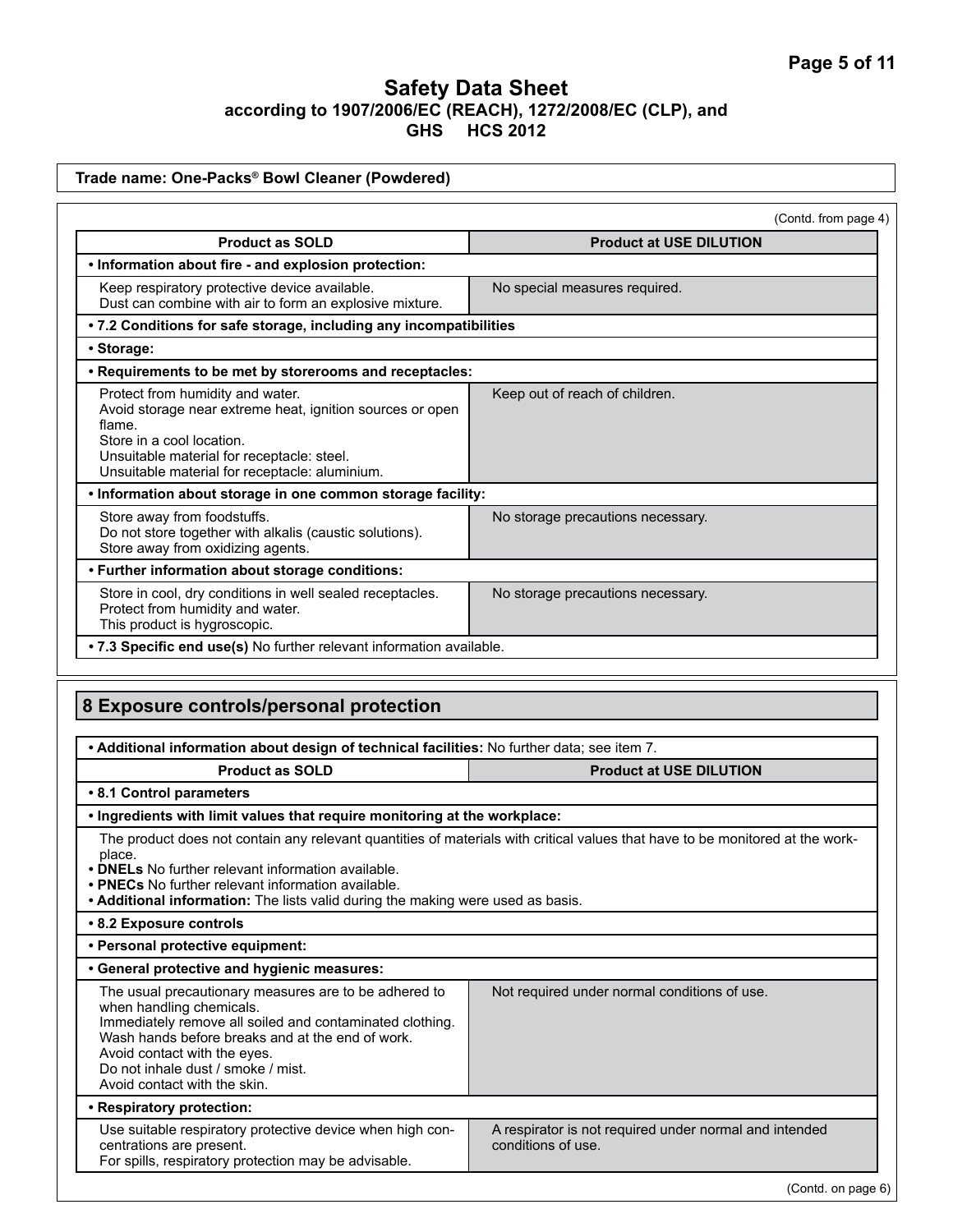| Trade name: One-Packs® Bowl Cleaner (Powdered)                                                                                                                                                                                                                                                                                                                                |                                                                                         |
|-------------------------------------------------------------------------------------------------------------------------------------------------------------------------------------------------------------------------------------------------------------------------------------------------------------------------------------------------------------------------------|-----------------------------------------------------------------------------------------|
|                                                                                                                                                                                                                                                                                                                                                                               | (Contd. from page 5)                                                                    |
| <b>Product as SOLD</b>                                                                                                                                                                                                                                                                                                                                                        | <b>Product at USE DILUTION</b>                                                          |
| • Protection of hands:                                                                                                                                                                                                                                                                                                                                                        |                                                                                         |
| Protective gloves                                                                                                                                                                                                                                                                                                                                                             | No protective equipment is needed under normal<br>conditions.                           |
| The glove material has to be impermeable and resistant to<br>the product/ the substance/ the preparation.<br>Due to missing tests no recommendation to the glove<br>material can be given for the product/ the<br>preparation/ the chemical mixture.<br>Selection of the glove material on consideration of the<br>penetration times, rates of diffusion and the degradation. |                                                                                         |
| • Material of gloves                                                                                                                                                                                                                                                                                                                                                          |                                                                                         |
| The selection of the suitable gloves does not only depend<br>on the material, but also on further marks of quality and<br>varies from manufacturer to manufacturer. As the product is<br>a preparation of several substances, the resistance of the<br>glove material can not be calculated in advance and has<br>therefore to be checked prior to the application.           | No protective equipment is needed under normal<br>conditions.                           |
| • Penetration time of glove material                                                                                                                                                                                                                                                                                                                                          |                                                                                         |
| The exact break through time has to be found out by the<br>manufacturer of the protective gloves and has to<br>be observed.                                                                                                                                                                                                                                                   | No protective equipment is needed under normal<br>conditions.                           |
| • Eye protection:                                                                                                                                                                                                                                                                                                                                                             |                                                                                         |
| Contact lenses should not be worn without eye protection.<br>Safety glasses                                                                                                                                                                                                                                                                                                   | No protective equipment is needed under normal<br>conditions.                           |
| · Body protection:                                                                                                                                                                                                                                                                                                                                                            |                                                                                         |
| Protective clothing                                                                                                                                                                                                                                                                                                                                                           | No protective equipment is needed under normal<br>conditions.                           |
| • Limitation and supervision of exposure into the environment                                                                                                                                                                                                                                                                                                                 |                                                                                         |
| No further relevant information available.                                                                                                                                                                                                                                                                                                                                    | No further relevant information available.                                              |
| • Risk management measures                                                                                                                                                                                                                                                                                                                                                    |                                                                                         |
| See Section 7 for additional information.<br>No further relevant information available.                                                                                                                                                                                                                                                                                       | See Section 7 for additional information.<br>No further relevant information available. |

| 9 Physical and chemical properties                                                        |                                                        |                                                            |
|-------------------------------------------------------------------------------------------|--------------------------------------------------------|------------------------------------------------------------|
|                                                                                           | <b>Product as SOLD</b>                                 | <b>Product at USE DILUTION</b>                             |
| .9.1 Information on basic physical and chemical properties                                |                                                        |                                                            |
| • General Information<br>• Appearance:<br>Form:<br>Color:<br>∙ Odor:<br>• Odor threshold: | Granulate<br>Light blue<br>Odorless<br>Not determined. | Liauid<br>Light blue<br><b>Odorless</b><br>Not determined. |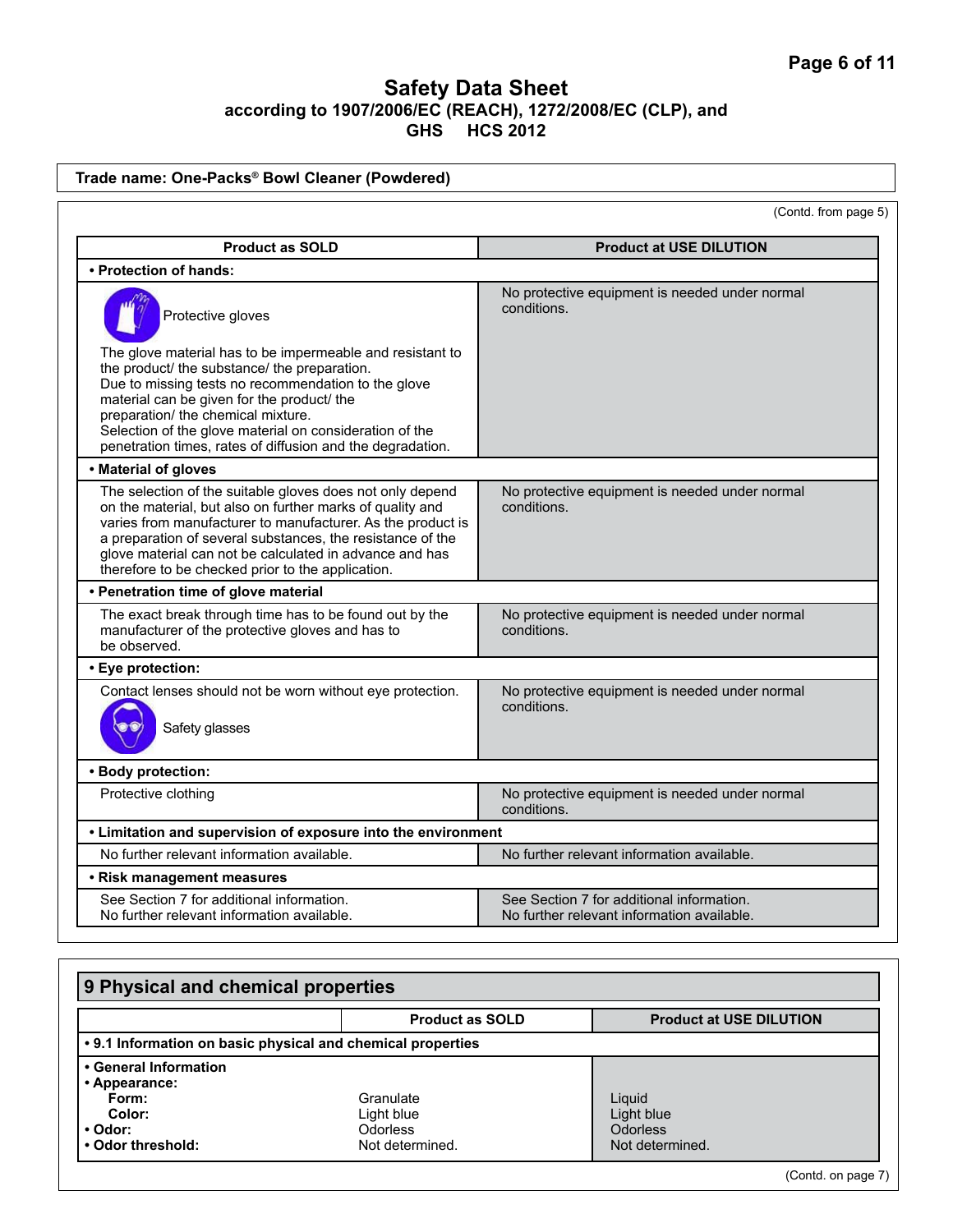#### **Trade name: One-Packs® Bowl Cleaner (Powdered)**

|                                                                                                     |                                                                      | (Contd. from page 6)                                                              |
|-----------------------------------------------------------------------------------------------------|----------------------------------------------------------------------|-----------------------------------------------------------------------------------|
|                                                                                                     | <b>Product as SOLD</b>                                               | <b>Product at USE DILUTION</b>                                                    |
| • pH-value at 20 °C:                                                                                | Not applicable.                                                      | $2.3 \pm 0.5$                                                                     |
| • Change in condition<br><b>Melting point/Melting range:</b><br><b>Boiling point/Boiling range:</b> | Undetermined.<br>Undetermined.                                       | Not applicable.<br>100° C / 212° F                                                |
| • Flash point:                                                                                      | Not applicable.                                                      | Not determined.                                                                   |
| • Flammability (solid, gaseous):                                                                    | Not determined.                                                      | Not applicable.                                                                   |
| · Ignition temperature:                                                                             | Not determined.                                                      | Not applicable.                                                                   |
| • Decomposition temperature:                                                                        | Not determined.                                                      | Not determined.                                                                   |
| • Self-igniting:                                                                                    | Product is not self-igniting.                                        | Product is not self-igniting.                                                     |
| • Danger of explosion:                                                                              | Product does not present an<br>explosion hazard.                     | Product does not present an explosion<br>hazard.                                  |
| • Explosion limits:<br>Lower:<br>Upper:                                                             | Not determined.<br>Not determined.                                   | Not determined.<br>Not determined.                                                |
| • Vapor pressure at 20 °C:                                                                          | Not determined.                                                      | Not determined.                                                                   |
| • Density at 20 °C:<br>• Relative density<br>• Vapor density<br>• Evaporation rate                  | 1.4 $g/cm3$<br>Not determined.<br>Not applicable.<br>Not applicable. | $1.00$ g/cm <sup>3</sup><br>Not determined.<br>Not applicable.<br>Not applicable. |
| . Solubility in / Miscibility with water:                                                           | Soluble.                                                             | Complete                                                                          |
| • Partition coefficient<br>(n-octanol/water):                                                       | Not determined.                                                      | Not determined.                                                                   |
| • Viscosity:<br>Dynamic:<br>Kinematic:                                                              | Not applicable.<br>Not applicable.                                   | Not determined.<br>Not determined.                                                |
| • 9.2 Other information                                                                             | No further relevant information<br>available.                        | No further relevant information available.                                        |

### **10 Stability and reactivity**

- **10.1 Reactivity** Not determined.
- **10.2 Chemical stability**
- **Thermal decomposition / conditions to be avoided:** To avoid thermal decomposition do not overheat. Keep away from heat and direct sunlight.
- **10.3 Possibility of hazardous reactions** Reacts with water forming sulphuric acid.
- **10.4 Conditions to avoid**  Moisture. Keep away from heat and direct sunlight.
- **10.5 Incompatible materials:** Caustic materials
- **10.6 Hazardous decomposition products:**  Sulphur oxides (SOx) Carbon monoxide Corrosive gases/vapours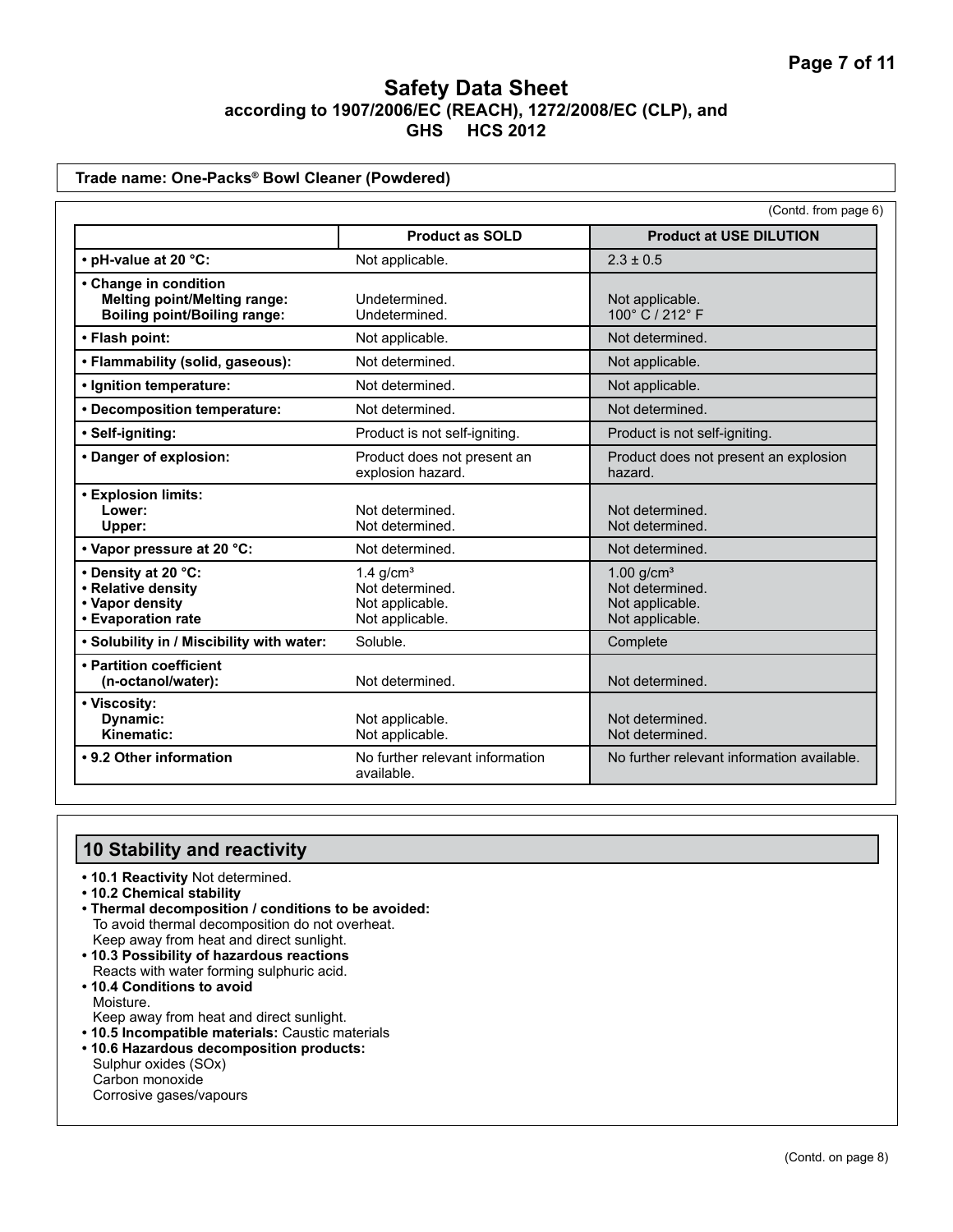#### **Trade name: One-Packs® Bowl Cleaner (Powdered)**

(Contd. from page 7)

|                                                                        |                            | • 11.1 Information on toxicological effects                                                                                                                                  |                                                          |  |
|------------------------------------------------------------------------|----------------------------|------------------------------------------------------------------------------------------------------------------------------------------------------------------------------|----------------------------------------------------------|--|
| <b>Product as SOLD</b>                                                 |                            |                                                                                                                                                                              | <b>Product at USE DILUTION</b>                           |  |
| • Acute toxicity:<br>Calculated oral toxicity LD50: 6,730 mg/kg (Rat)  |                            |                                                                                                                                                                              | Non-toxic at use-dilution.                               |  |
|                                                                        |                            | . LD/LC50 values relevant for classification:                                                                                                                                |                                                          |  |
|                                                                        | 7681-38-1 sodium bisulfate |                                                                                                                                                                              |                                                          |  |
| Oral                                                                   | LD50                       | 2490 mg/kg (rat)                                                                                                                                                             |                                                          |  |
| • Primary irritant effect:                                             |                            |                                                                                                                                                                              |                                                          |  |
| • on the skin: Irritant effect on skin and mucous membranes.           |                            |                                                                                                                                                                              | No adverse effects due to skin contact are expected.     |  |
| • on the eye: Strong irritant with the danger of severe eye<br>injury. |                            |                                                                                                                                                                              | Direct contact with eyes may cause temporary irritation. |  |
| • Sensitization: Not determined.                                       |                            |                                                                                                                                                                              | No sensitizing effects known.                            |  |
|                                                                        |                            | • Additional toxicological information:                                                                                                                                      |                                                          |  |
|                                                                        |                            | The product shows the following dangers according to the calculation method of the General EU<br>Classification Guidelines for Preparations as issued in the latest version: |                                                          |  |
| Irritant                                                               |                            | Not classified                                                                                                                                                               |                                                          |  |

## **12 Ecological information**

- **12.1 Toxicity**
- **Aquatic toxicity:** The product contains materials that are harmful to the environment.
- **12.2 Persistence and degradability** biodegradable.
- **12.3 Bioaccumulative potential** No further relevant information available.
- **12.4 Mobility in soil** No further relevant information available.
- **Ecotoxical effects:**
- **Remark:**

After neutralization a reduction of the harming action may be recognized.

The product causes an alteration of the pH-value within the testing system. The result refers to the non-neutralized sample.

- **Additional ecological information:**
- **General notes:**

Water hazard class 1 (German Regulation) (Self-assessment): slightly hazardous for water

Do not allow undiluted product or large quantities of it to reach ground water, water course or sewage system. Due to available data on eliminability/decomposition and bioaccumulation potential a prolonged damage of the environment is unlikely.

- **12.5 Results of PBT and vPvB assessment**
- **PBT:** Not applicable.
- **vPvB:** Not applicable.

**• 12.6 Other adverse effects** No further relevant information available.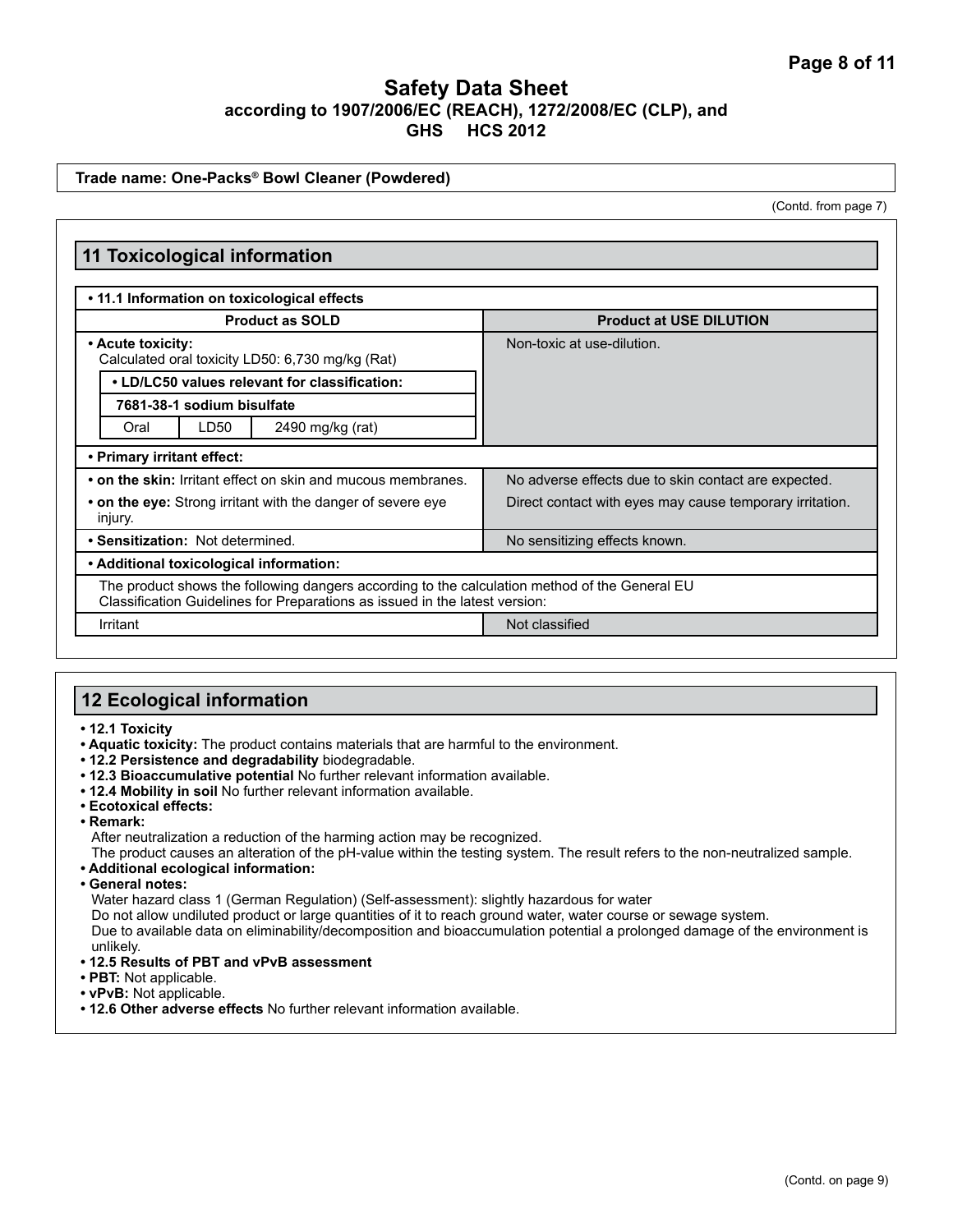**Trade name: One-Packs® Bowl Cleaner (Powdered)**

(Contd. from page 8)

| <b>13 Disposal considerations</b>                                                                                                                                                                                                                                                                     |                                                                                        |  |  |
|-------------------------------------------------------------------------------------------------------------------------------------------------------------------------------------------------------------------------------------------------------------------------------------------------------|----------------------------------------------------------------------------------------|--|--|
| • 13.1 Waste treatment methods                                                                                                                                                                                                                                                                        |                                                                                        |  |  |
| <b>Product as SOLD</b>                                                                                                                                                                                                                                                                                | <b>Product at USE DILUTION</b>                                                         |  |  |
| • Recommendation                                                                                                                                                                                                                                                                                      |                                                                                        |  |  |
| Must not be disposed together with household garbage. Do<br>not allow product to reach sewage system.<br>Dilute concentrate with water and neutralize afterwards with<br>suitable alkali material (sodium hydroxide solution, lime). The<br>formed neutral salts are relatively environment-friendly. | Diluted product can be flushed to sanitary sewer. Discard<br>empty container in trash. |  |  |
| • Uncleaned packaging:                                                                                                                                                                                                                                                                                |                                                                                        |  |  |
| • Recommendation: Disposal must be made according to<br>official regulations.                                                                                                                                                                                                                         | Diluted product can be flushed to sanitary sewer. Discard<br>empty container in trash. |  |  |
| • Recommended cleansing agents: Water only.                                                                                                                                                                                                                                                           |                                                                                        |  |  |

| 14 Transport information                                                          |                                  |  |
|-----------------------------------------------------------------------------------|----------------------------------|--|
| <b>Product as SOLD</b>                                                            |                                  |  |
| • 14.1 UN-Number<br>• DOT, ADR, ADN, IMDG, IATA                                   | N/A                              |  |
| • 14.2 UN proper shipping name<br>• DOT, ADR, ADN, IMDG, IATA                     | Cleaning Compounds, NOI, powder. |  |
| • 14.3 Transport hazard class(es)                                                 |                                  |  |
| • DOT, ADR, ADN, IMDG, IATA<br>$\cdot$ Class                                      | N/A                              |  |
| • 14.4 Packing group<br>• DOT, ADR, IMDG, IATA                                    | N/A                              |  |
| • 14.5 Environmental hazards:<br>• Marine pollutant:                              | No.                              |  |
| • 14.6 Special precautions for user                                               | Not applicable.                  |  |
| • 14.7 Transport in bulk according to Annex II of<br>MARPOL73/78 and the IBC Code | Not applicable.                  |  |
| • UN "Model Regulation":                                                          | Cleaning Compounds, NOI, powder. |  |
| <b>Product at USE DILUTION</b> Not intended for transport.                        |                                  |  |

# **15 Regulatory information**

**• 15.1 Safety, health and environmental regulations/legislation specific for the substance or mixture**

**• United States (USA)**

• **SARA**

| <b>Product as SOLD</b>                            | <b>Product at USE DILUTION</b>     |
|---------------------------------------------------|------------------------------------|
| • Section 313 (Specific toxic chemical listings): |                                    |
| None of the ingredients is listed.                | None of the ingredients is listed. |
|                                                   |                                    |

(Contd. on page 10)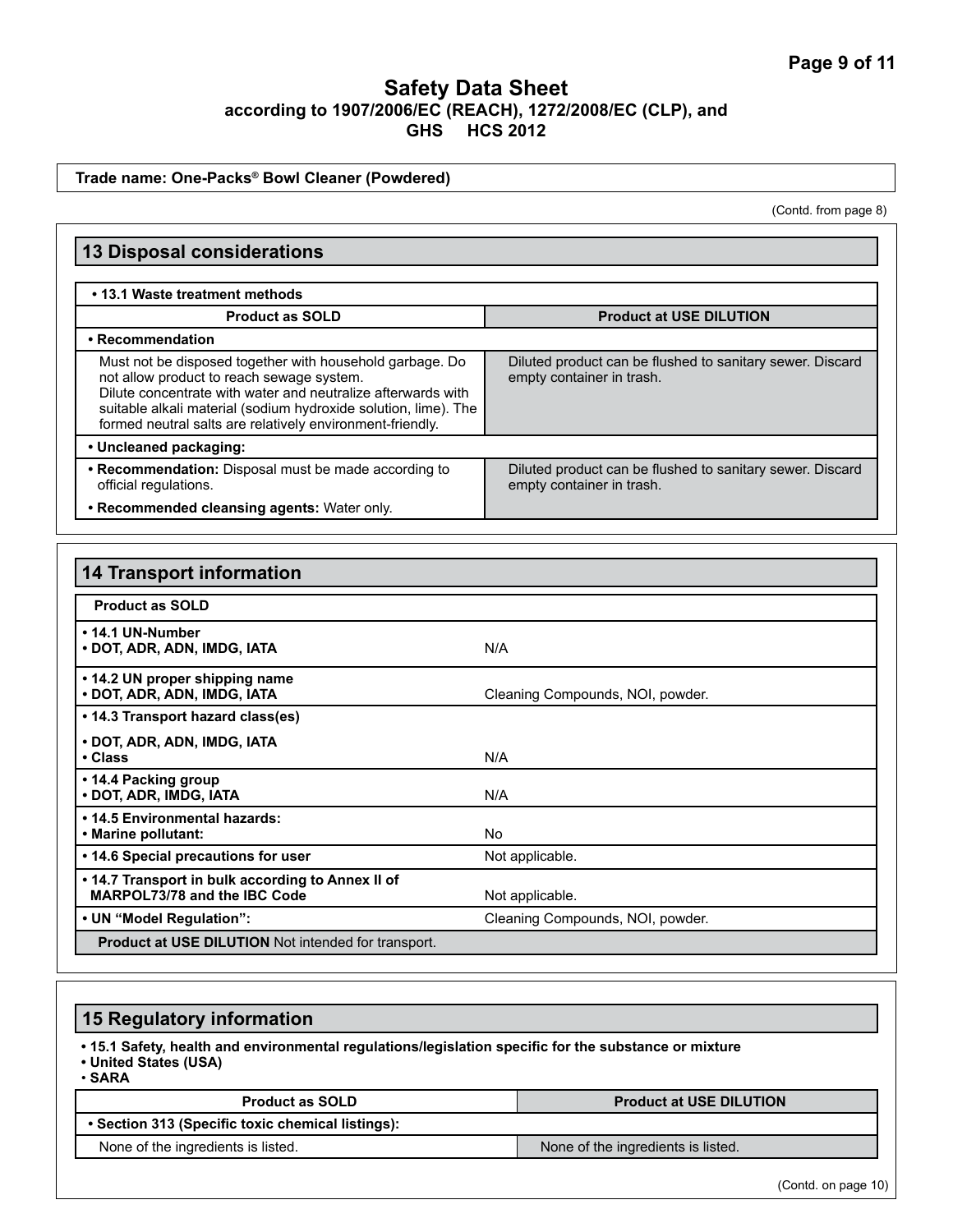|                             | Trade name: One-Packs® Bowl Cleaner (Powdered)                                            |                                    |  |  |
|-----------------------------|-------------------------------------------------------------------------------------------|------------------------------------|--|--|
|                             |                                                                                           | (Contd. from page 9)               |  |  |
|                             | <b>Product as SOLD</b>                                                                    | <b>Product at USE DILUTION</b>     |  |  |
|                             | • TSCA (Toxic Substances Control Act):                                                    |                                    |  |  |
| All ingredients are listed. |                                                                                           | All ingredients are listed.        |  |  |
|                             | • Proposition 65 (California):                                                            |                                    |  |  |
|                             | • Chemicals known to cause cancer:                                                        |                                    |  |  |
|                             | None of the ingredients is listed.                                                        | None of the ingredients is listed. |  |  |
|                             | • Chemicals known to cause reproductive toxicity for females:                             |                                    |  |  |
|                             | None of the ingredients is listed.                                                        | None of the ingredients is listed. |  |  |
|                             | • Chemicals known to cause reproductive toxicity for males:                               |                                    |  |  |
|                             | None of the ingredients is listed.                                                        | None of the ingredients is listed. |  |  |
|                             | • Chemicals known to cause developmental toxicity:                                        |                                    |  |  |
|                             | None of the ingredients is listed.                                                        | None of the ingredients is listed. |  |  |
| • Carcinogenic Categories   |                                                                                           |                                    |  |  |
|                             | • EPA (Environmental Protection Agency)                                                   |                                    |  |  |
|                             | None of the ingredients is listed.                                                        | None of the ingredients is listed. |  |  |
|                             | • IARC (International Agency for Research on Cancer)                                      |                                    |  |  |
|                             | None of the ingredients is listed.                                                        | None of the ingredients is listed. |  |  |
|                             | . TLV (Threshold Limit Value established by ACGIH)                                        |                                    |  |  |
|                             | None of the ingredients is listed.                                                        | None of the ingredients is listed. |  |  |
|                             | . NIOSH-Ca (National Institute for Occupational Safety and Health)                        |                                    |  |  |
|                             | None of the ingredients is listed.                                                        | None of the ingredients is listed. |  |  |
|                             | • OSHA-Ca (Occupational Safety & Health Administration)                                   |                                    |  |  |
|                             | None of the ingredients is listed.                                                        | None of the ingredients is listed. |  |  |
| • Canada                    |                                                                                           |                                    |  |  |
|                             | • Canadian Domestic Substances List (DSL)                                                 |                                    |  |  |
| All ingredients are listed. |                                                                                           | All ingredients are listed         |  |  |
|                             | • Canadian Ingredient Disclosure list (limit 0.1%)                                        |                                    |  |  |
|                             | None of the ingredients is listed.                                                        | None of the ingredients is listed. |  |  |
|                             | • Canadian Ingredient Disclosure list (limit 1%)                                          |                                    |  |  |
| 7681-38-1                   | sodium bisulfate                                                                          | Not applicable.                    |  |  |
| 497-19-8                    | sodium carbonate                                                                          | Not applicable.                    |  |  |
| 25155-30-0                  | sodium dodecylbenzene sulfonate                                                           | Not applicable.                    |  |  |
|                             | . 15.2 Chemical safety assessment: A Chemical Safety Assessment has not been carried out. |                                    |  |  |